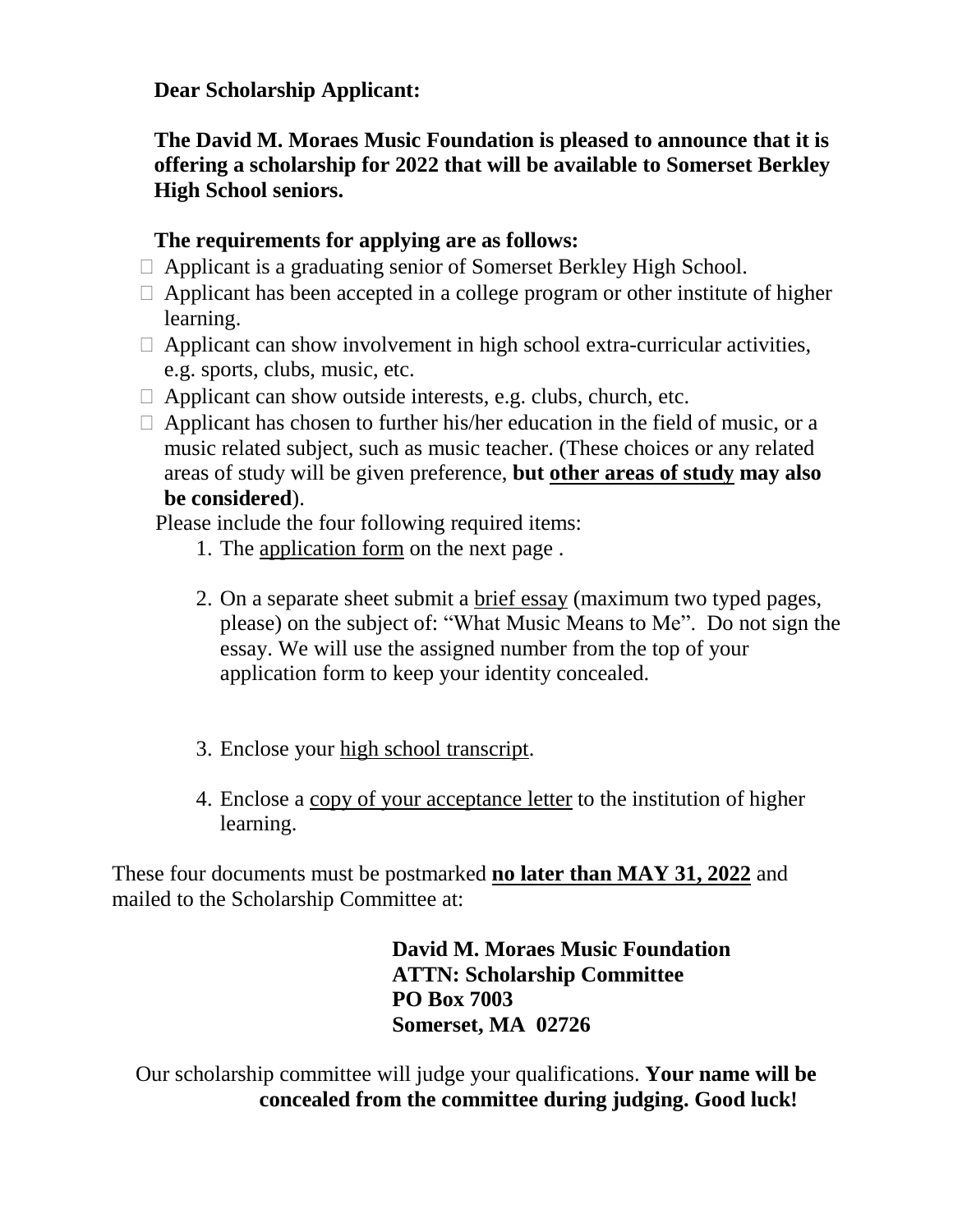Dear Scholarship Applicant:

The David M. Moraes Music Foundation is pleased to announce that we are offering a scholarship for the 2021-2022 school year to Somerset Berkley Regional High School graduating seniors.

**Our scholarship committee will judge your qualifications while concealing your name from the committee during judging by assigning a random application number. Application # for this student\_\_\_\_\_\_\_\_\_\_\_.**

The requirements for applying are as follows:

**Please complete and mail the four following required items, which includes this completed application form to the address on the attached cover letter:**

Your completed application **must be postmarked** no later than **MAY 31, 2022**.

Applicant Name

Home Phone  $\Box$  Cell Phone

Street Address

City/State/Zip\_\_\_\_\_\_\_\_\_\_\_\_\_\_\_\_\_\_\_\_\_\_\_\_\_\_\_\_\_\_\_\_\_\_\_\_\_\_\_\_\_

## **1) High School Transcript. (Attach your transcript to this application. ) Also list your:**

\_\_\_\_\_\_\_\_\_\_\_\_\_\_\_\_\_\_\_\_\_\_\_\_\_\_\_\_\_\_\_\_\_\_\_\_\_\_\_\_\_\_\_\_\_\_\_\_\_\_\_\_\_\_\_\_\_\_\_\_\_ \_\_\_\_\_\_\_\_\_\_\_\_\_\_\_\_\_\_\_\_\_\_\_\_\_\_\_\_\_\_\_\_\_\_\_\_\_\_\_\_\_\_\_\_\_\_\_\_\_\_\_\_\_\_\_\_\_\_\_\_\_ \_\_\_\_\_\_\_\_\_\_\_\_\_\_\_\_\_\_\_\_\_\_\_\_\_\_\_\_\_\_\_\_\_\_\_\_\_\_\_\_\_\_\_\_\_\_\_\_\_\_\_\_\_\_\_\_\_\_\_\_\_ \_\_\_\_\_\_\_\_\_\_\_\_\_\_\_\_\_\_\_\_\_\_\_\_\_\_\_\_\_\_\_\_\_\_\_\_\_\_\_\_\_\_\_\_\_\_\_\_\_\_\_\_\_\_\_\_\_\_\_\_\_ \_\_\_\_\_\_\_\_\_\_\_\_\_\_\_\_\_\_\_\_\_\_\_\_\_\_\_\_\_\_\_\_\_\_\_\_\_\_\_\_\_\_\_\_\_\_\_\_\_\_\_\_\_\_\_\_\_\_\_\_\_ \_\_\_\_\_\_\_\_\_\_\_\_\_\_\_\_\_\_\_\_\_\_\_\_\_\_\_\_\_\_\_\_\_\_\_\_\_\_\_\_\_\_\_\_\_\_\_\_\_\_\_\_\_\_\_\_\_\_\_\_\_ \_\_\_\_\_\_\_\_\_\_\_\_\_\_\_\_\_\_\_\_\_\_\_\_\_\_\_\_\_\_\_\_\_\_\_\_\_\_\_\_\_\_\_\_\_\_\_\_\_\_\_\_\_\_\_\_\_\_\_\_\_ \_\_\_\_\_\_\_\_\_\_\_\_\_\_\_\_\_\_\_\_\_\_\_\_\_\_\_\_\_\_\_\_\_\_\_\_\_\_\_\_\_\_\_\_\_\_\_\_\_\_\_\_\_\_\_\_\_\_\_\_\_ \_\_\_\_\_\_\_\_\_\_\_\_\_\_\_\_\_\_\_\_\_\_\_\_\_\_\_\_\_\_\_\_\_\_\_\_\_\_\_\_\_\_\_\_\_\_\_\_\_\_\_\_\_\_\_\_\_\_\_\_\_

a) Extracurricular activities (e.g. sports, clubs, music activities, etc.):